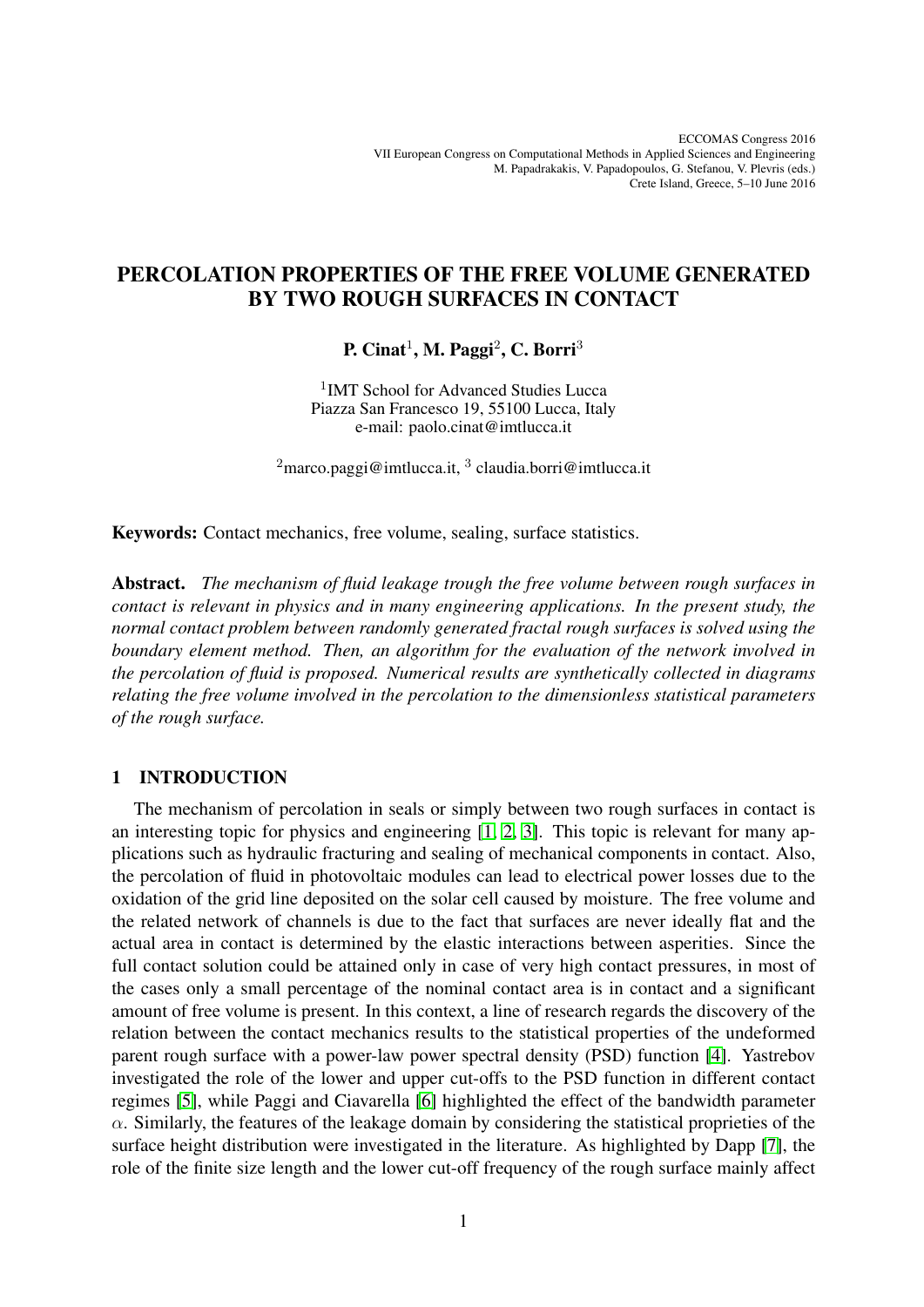the topology of the free volume and, consequently, leakage characteristics [\[1\]](#page-4-0). All of those studies pinpoint the fact that, below the full contact limit, morphological proprieties of the surface affect percolation of a fluid between two rough surfaces. However, during contact, the initial statistics of the deformed surface change as well as consequence of the elastic interactions.

The present study aims at investigating the dependency of the leakage characteristics of free volume on the variation of statistical parameters describing the evolution of the contact domain between rough surfaces. To this purpose, a single rough surface with fractal dimension  $D = 2.1$  has been generated and the contact problem has been solved for a series of mean plane separations using the boundary element method (BEM). Afterwards, the free volume has been evaluated and its portion involved in the percolation has been computed, under the assumption of a laminar fluid flow. In Section 2, the numerical framework is briefly summarized. Results are presented in Section 3, in form of diagrams relating the variation of the statistical parameters of the contact domain for decreasing mean plane separations and the relation with the variation of the percolating volume.

#### 2 COMPUTATIONAL METHOD

A single rough surfaces with fractal properties is numerically generated according to the random midpoint displacement (RMD) algorithm detailed in [\[8\]](#page-4-7). With this method, it is possible to obtain a detailed square surface by refining an initial square mesh, adding recursively in the mid point an intermediate height. The value of this height is equal to the mean value of the neighboring heights, plus a random number extracted from a Gaussian distribution with zero mean and variance  $\sigma_1^2 = \sigma_0^2/2^{(3-D)/2}$ , where  $\sigma_0^2 = 1/\sqrt{0.09}$  and D is the surface fractal dimension ranging from 2 to 3. The refinement algorithm depends upon the parameter  $m$ , which is related to the number of heights per side of the squared generated grid, viz.  $2^m + 1$ .

Once the surface is generated, the contact problem between an elastically deformable rough surface and a rigid half space is solved using BEM [\[9\]](#page-4-8) for different values of the far-field closing displacement  $\Delta$ . For each imposed  $\Delta$ , the contact problem is solved using the Non-Negative Least Squares (NNLS) algorithm, without warm starting, as detailed in [\[9\]](#page-4-8).

After solving the frictionless contact problem, the grid points in contact are determined and the contact mechanics results and the statistical parameters of the deformed surface are computed for each imposed displacement. The total free volume  $V$  is evaluated by summing up the corresponding contributions of the boundary elements not in contact. The complete procedure is described in [\[10\]](#page-5-0). Next, the percolating volume  $V_{pq}$  is computed as the sum of all the boundary element volumes involved in the leakage phenomena. Those elements are evaluated with an algorithm examining all the available paths for the fluid and retaining in the computation only the free channels connecting one side of the surface to the opposite. Statistical parameters of the deformed surface are evaluated according to Nayak's theory [\[4\]](#page-4-3). Nayak investigated the effect of some characteristic moments which are related do the r.m.s. values of roughness ( $\sigma = \sqrt{m_0}$ ), the r.m.s slope ( $\sigma_m = \sqrt{m_2}$ ) and the r.m.s. curvature ( $\sigma_k = \sqrt{m_4}$ ), and the bandwidth parameter  $\alpha = \frac{m_0 m_4^2}{m_2}$ . Here, this computation is repeated for each imposed contact displacement, using the algorithm published in [\[11\]](#page-5-1).

#### 3 RESULTS

A rough surface with fractal dimension  $D = 2.1$  has been generated using the RMD algorithm with a refinement corresponding to  $m = 7$ , see also [\[10\]](#page-5-0) for more details. The surface lateral size is  $L = 0.1$  mm, and the undeformed surface presents a maximum height equal to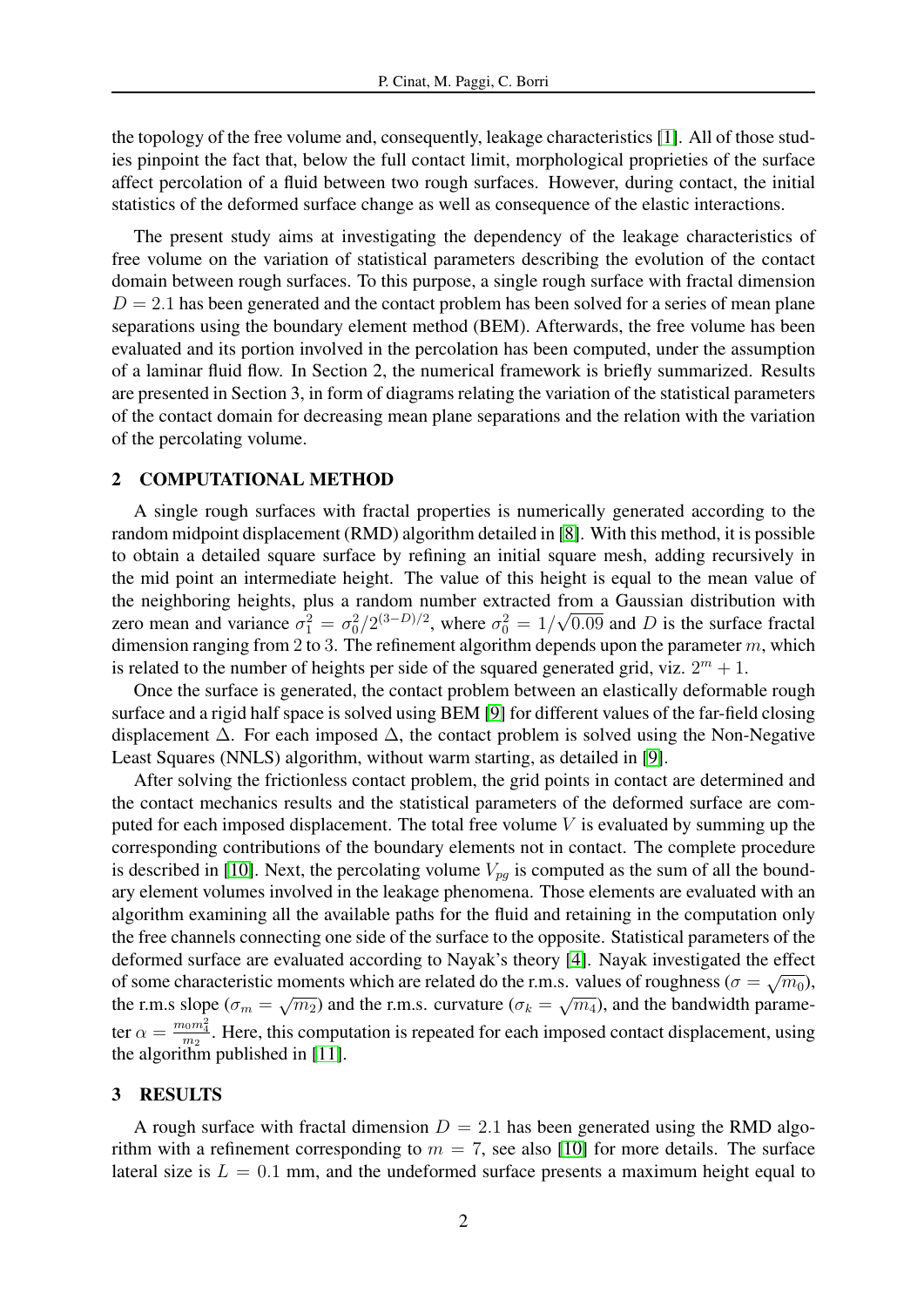$h_s = 6.72 \mu$ m. Moreover, the mean surface elevation is equal to  $\bar{h} = 2.78 \mu$ m and the r.m.s. of heights is  $\sigma = 0.95 \mu$  m<sup>2</sup>, the r.m.s. of the profile slopes is  $\sigma_m \approx 0.004$ , and the r.m.s. of curvatures is  $\sigma_k = 0.16 \ \mu \text{m}^{-2}$ . The bandwidth parameter is  $\alpha_0 = 921$ .

The explored values of the far-field displacement  $\Delta$  are in the range between  $\Delta = 0$  (infinitesimal contact) and the maximum asperity height  $\Delta = h_s$  computed in relation to the undeformed surface. This range is subdivided in twenty equal levels. The value of  $\Delta$  is made dimensionless by dividing it for  $h_s$ , i.e,  $\Delta^* = \frac{\Delta}{h_s}$  $\frac{\Delta}{h_s}$ . In this way, it is possible to the define the contact level from  $\Delta^* = 0$  (infinitesimal contact regime) to  $\Delta^* = 1$  (full contact regime). As detailed in [\[6\]](#page-4-5), the dimensionless free volume  $V^* = \frac{V}{l^2}$  $\frac{V}{L^2\sigma}$  is introduced, where L is the surface lateral size and  $\sigma$  is the r.m.s. value of height distribution. Therefore, the percolating volume  $V_{pq}$  is made dimensionless using its value when only one spot is in contact for  $\Delta^* = 0$ . The spectral moments are also made dimensionless by dividing them for their initial values, i.e.,  $m_n^* = \frac{m_n}{m_n}$  $\frac{m_n}{m_{n0}}$ , where  $m_{n0}$  is the value of the n−th moment corresponding the undeformed surface.

The undeformed surface topography is shown in Fig[.1\(a\),](#page-2-0) while Fig[.1\(b\)](#page-2-1) shows the variation of the statistical parameters during contact. By increasing the contact interference  $\Delta^*$ , statistical parameters diminish in value since the surface becomes flatter and flatter and the related r.m.s. becomes smaller and smaller. More specifically,  $m_0$  presents small variations for infinitesimal contact, before significantly reducing its value for medium and full contact regimes. The same trend is noted for the variance of slopes,  $m_2$ . This transitional regime takes place for  $\Delta^* \geq 0.4$ . The parameter  $m_4$ , for low values of  $\Delta^*$ , tends to be almost constant with variations of about 10% up to  $\Delta^* \cong 0.6$ , while it significantly reduces afterwards. The variability of  $\alpha$  vs.  $\Delta^*$  is in line with the trend of  $m_0$  and  $m_2$ , mitigated by the trend of  $m_4$ .

The dependencies of  $V_{pg}$  on the free volume  $V^*$  and on the dimensionless mean height  $\bar{h}^*$  =  $\frac{h_s}{\hbar}$  are shown in Fig[.2.](#page-3-0) It is important to notice that, for this surface,  $V_{pg}$  varies almost linearly with  $V_{pt}$ . This might be due by the morphology of the surface, which has the tallest asperity in the center. Moreover, the initial percolating volume  $V_{pg}$  is equal to the total free volume  $V^*$ . Examining Fig[.2\(b\),](#page-3-1) the dependency of  $V_{pg}$  on the surface mean height presents a highly nonlinear trend, especially in the low contact regime ( $\bar{h}^* = 1$ ). On the other hand, near the full contact limit ( $\bar{h}^* = 0$ ),  $V_{pq}$  tends asymptotically to a constant value. Finally,  $V_{pq}$  is correlated to  $m_0^*$  and  $m_2^*$  during contact in Fig[.3.](#page-3-2) In both cases, for an infinitesimal far-field displacement,

<span id="page-2-0"></span>

<span id="page-2-1"></span>Figure 1: Topography of the surface and variation of its Nayak's moments for different contact levels.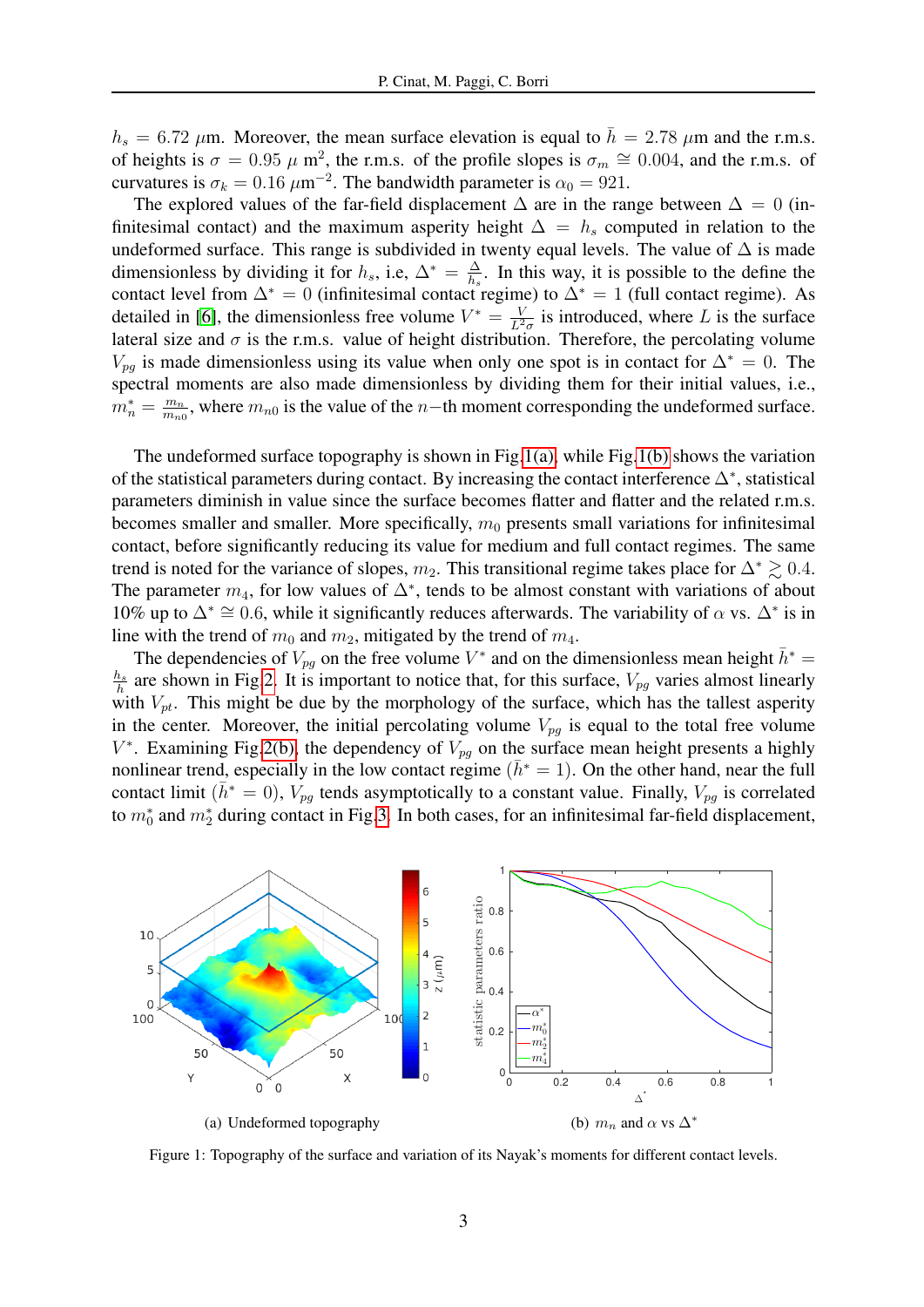<span id="page-3-3"></span>

<span id="page-3-1"></span><span id="page-3-0"></span>Figure 2: Variation of the leakage volume during contact. Fig[.2\(a\)](#page-3-3) shows the dependency of the dimensionless leakage volume  $V_{pg}^*$  with respect to the overall free volume  $V^*$ . Fig[.2\(b\)](#page-3-1) shows the dependency of  $V_{pg}^*$  on the dimensionless mean height of the deformed rough surface.

a strong dependency of  $V_{pq}$  on the moments of the PSD is reported. On the opposite, the percolating volume tends to be almost independent of the statistical proprieties of the surface near full contact. This could be connected directly with Persson theory of leakage [\[2,](#page-4-1) [3\]](#page-4-2), which asserts that leakage phenomena do not depend on surface statistic in the full contact regime.

## 4 CONCLUSIONS

In this work, the free volume generated by two fractal rough surfaces in contact has been computed, determining also its percolating part, which is its portion through which a laminar fluid flow can cross the entire surface from on side to the opposite. A single surface has been generated with the RMD algorithm, and the contact problem has been solved with a BEM method for different far-field displacements, from the infinitesimal to the full contact regimes.

<span id="page-3-4"></span>

<span id="page-3-5"></span><span id="page-3-2"></span>Figure 3: Variation of the leakage volume during contact. Fig[.3\(a\)](#page-3-4) shows the dependency of the dimensionless leakage volume  $V_{pg}^*$  on  $m_0^*$ . Fig[.3\(b\)](#page-3-5) shows the dependency on  $m_2^*$ .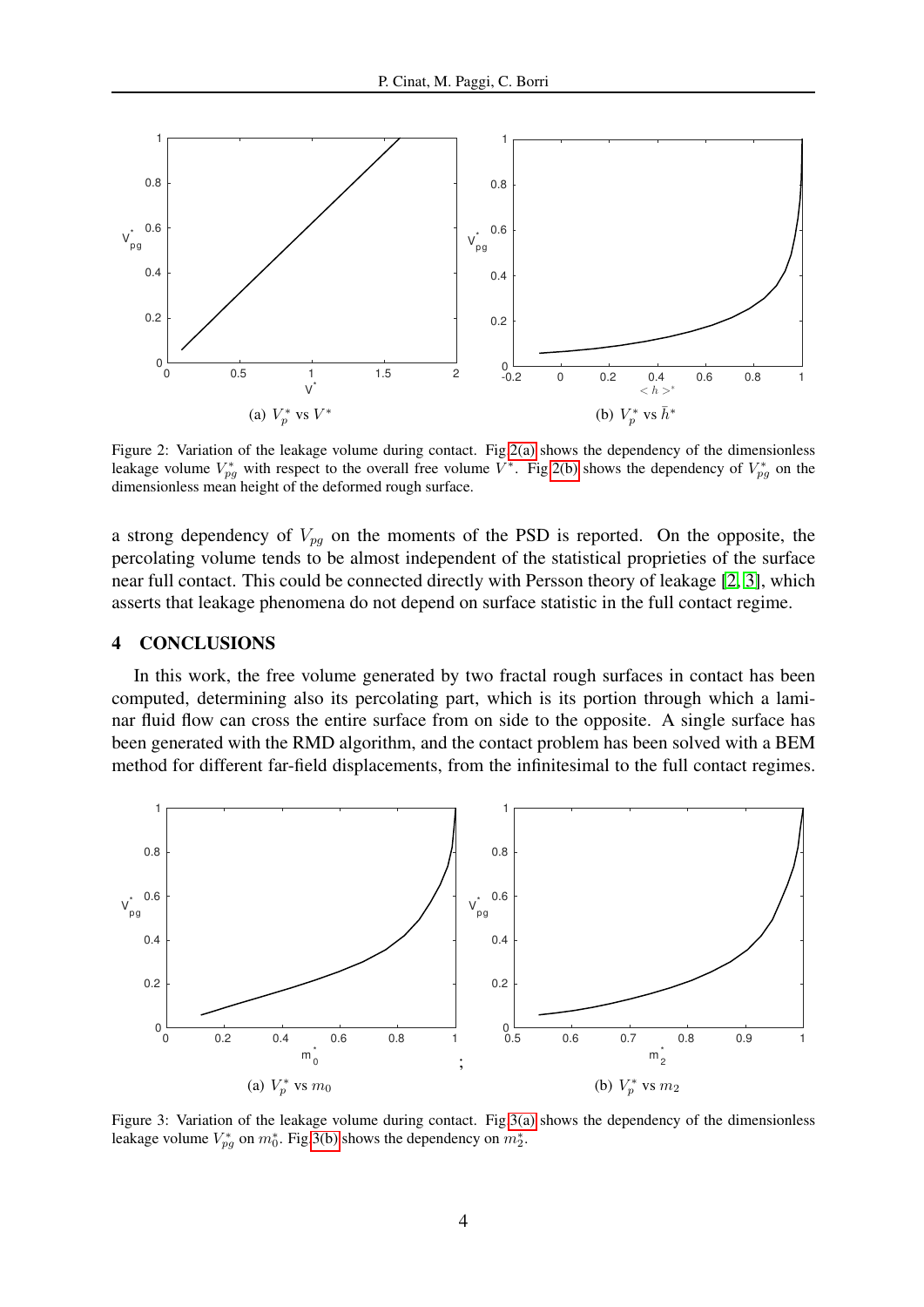Then, the percolating volume has been evaluated, considering its dependency on the statistical parameters of the surface computed according to Nayak's theory of roughness. Results shows that there is a linear dependency between the free volume  $V_*$  and the percolating one  $V_{na}$ . Moreover, examining the height and slope r.m.s. values, it is possible to notice that the percolating volume strongly depends on their variation for small imposed far-field displacements. On the other hand, the percolating volume nearby the full contact limit appears to be almost independent of the statistical parameters variation, in agreement with the Persson's theory of leakage in seals. Future developments of the present study will regard a statistical analysis of the obtained results based on a wider population of numerically generated contact surfaces. Moreover, the computation of the portion of the free volume which is involved in leakage is also an important result, and its dependency on the statistics of the rough surfaces is also a crucial issue to deepen. This knowledge could be helpful to avoid surface configurations implying trapped fluid.

## ACKNOWLEDGEMENTS

The research leading to these results has received funding from the European Research Council under the European Union's Seventh Framework Program (FP/2007–2013)/ERC Grant Agreement No. 306622 (ERC Starting Grant Multi-field and Multi-scale Computational Approach to Design and Durability of PhotoVoltaic Modules – CA2PVM).

### <span id="page-4-0"></span>**REFERENCES**

- [1] F. Bottiglione, G. Carbone, L. Mangialardi, G. Mantriota. Leakage mechanism in flat seals. *Journal of Applied Physics* 106: 104902, 2009.
- <span id="page-4-1"></span>[2] B.N.J. Persson. Theory of rubber friction and contact mechanics *J. Chem. Phys.* 115 (8): 38840-3861, 2001.
- <span id="page-4-2"></span>[3] B. Lorenz, B.N.J. Persson. Leak rate of seals: Comparison of theory with experiment. *EPL (Europhysics Letters)* 86: 44006, 2009.
- <span id="page-4-3"></span>[4] P.R. Nayak. Random process model of rough surfaces. *J Lubr Technol (ASME)* 93:398- 407, 1971.
- <span id="page-4-4"></span>[5] V.A. Yastrebov, G. Anciaux, J.-F. Molinari, From infinitesimal to full contact between rough surfaces: evolution of the contact area, *International Journal of Solids and Structures*, 52;83-102, 2015.
- <span id="page-4-5"></span>[6] M. Paggi, M. Ciavarella, The coefficient of proportionality k between real contact area and load, with new asperity models. *Wear* 56: 10201029, 2010.
- <span id="page-4-6"></span>[7] W.B. Dapp, A. Lucke, B.N.J. Persson, M.H. Muser, Self-affine elastic contacts: Percolation and leakage, *Phys Rev Lett* 108: 244301, 2012.
- <span id="page-4-7"></span>[8] H.O. Peitgen, D. Saupe, The Science of Fractal Images, Springer-Verlag, New York, 1988.
- <span id="page-4-8"></span>[9] A. Bemporad, M. Paggi, Optimization algorithms for the solution of the frictionless normal contact between rough surfaces, *International Journal of Solids and Structures*, 2015, 06; 69-70, 2015.